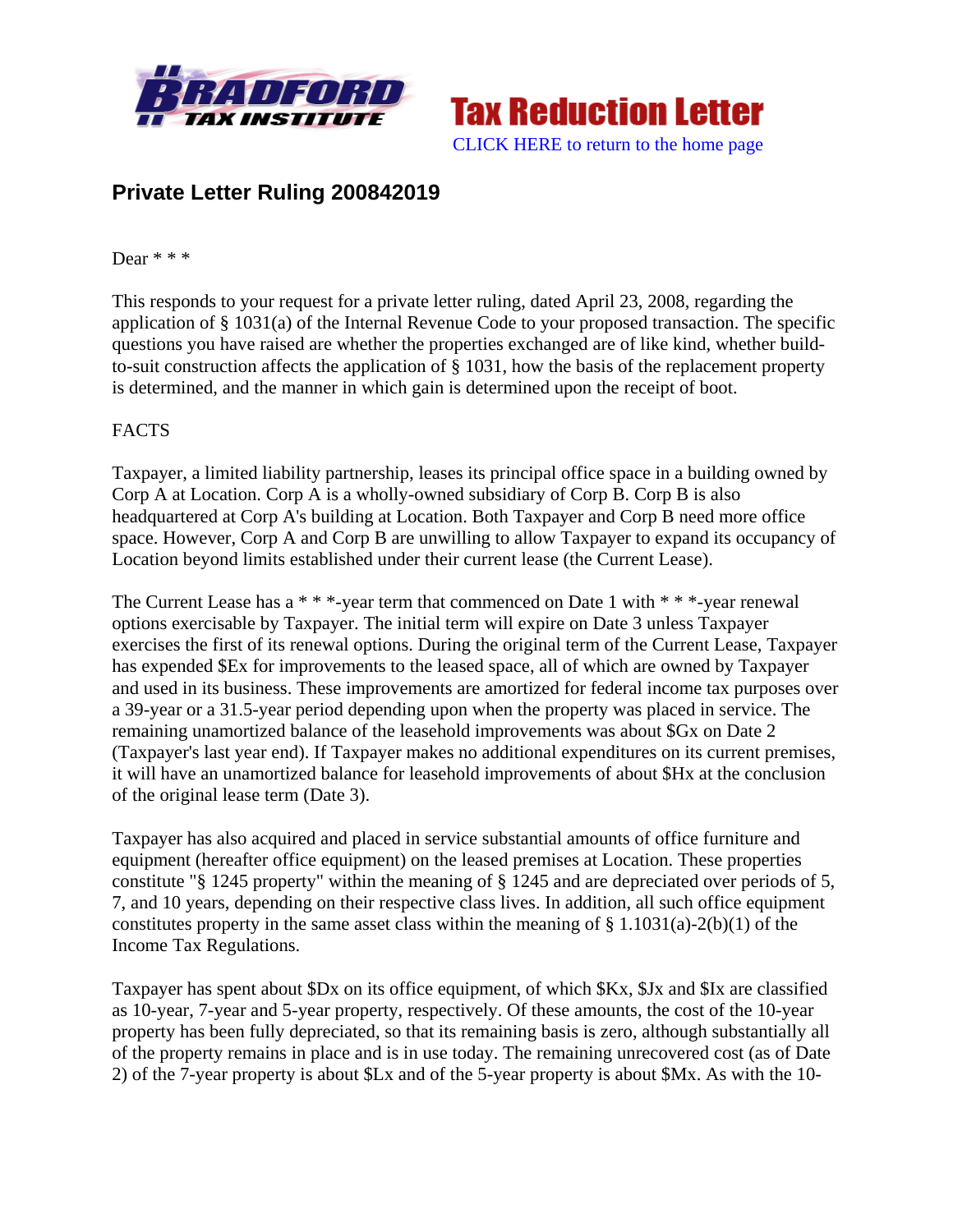year property, much of the 7-year and 5-year property is still in use even though a portion of such property has been fully depreciated.

The transaction between Corp B and Taxpayer is motivated by each party's recent assessment of their space needs. Corp B has repeatedly asserted that it would like to use the space occupied by Taxpayer for its own purposes and would like to move more of its personnel into the space now occupied by Taxpayer. Consequently, Taxpayer has entered into negotiations to lease approximately \* \* \* square feet in a building currently under construction (New Space). The New Space would meet present needs and additional expansion would also be available. At present, Taxpayer and the landlord of the New Space (New Landlord) have exchanged written drafts of proposed terms for an Agreement to Lease and for a new lease (the "New Lease").

As currently proposed, Taxpayer and the New Landlord will initially enter into the Agreement to Lease. Under the Agreement to Lease, New Landlord will construct the building and construct and install the leasehold improvements and office equipment to be used by Taxpayer in the New Space. Taxpayer currently expects that the building will be sufficiently completed in early Year 1 for construction of the leasehold improvements to begin. By that time, space will be available, for this purpose, in blocks of four floors every \* \* \*. It is anticipated that construction of the improvements and installation of the office equipment will be completed within \* \* \* after the last block of space is delivered. Upon completion of the leasehold improvements and installation of the office equipment, Taxpayer and the New Landlord will enter into the New Lease. The New Lease is expected to have an initial term of \* \* \* years with two renewal terms at Taxpayer's option (each from  $***$  or  $***$  years), with the rent to be set at the fair market rental value of the space at the time of renewal.

It is expected that \$Ax will be required for leasehold improvements and office equipment in the New Space. Of this amount about \$Cx will be spent on the leasehold improvements and the balance for office equipment. Of this \$Ax, Corp B will fund \$Bx. The New Landlord will provide the remaining \$Fx as a "tenant allowance."<sup>1</sup>

Taxpayer and Corp B believe that Taxpayer's decision to enter into both the Agreement to Lease and the New Lease would achieve their respective objectives. Accordingly, they have entered into a Memorandum of Understanding (MOU) under which Corp B has agreed to cooperate with Taxpayer as it proceeds with its exchange. The exchange transaction will involve the following steps:

1. Taxpayer and New Landlord will enter into the Agreement to Lease providing for construction and installation of the leasehold improvements and office equipment, and obligating Taxpayer to enter into the New Lease upon satisfaction of the conditions therein. The Agreement to Lease will also provide that if the New Lease has not been entered into within \* \* \* after the date on which construction of leasehold improvements begins in the last block of the New Space, then Taxpayer will be required to deliver

 $\overline{a}$ 

 $<sup>1</sup>$  For federal income tax purposes, improvements paid for by the landlord are generally considered the property of</sup> the landlord and improvements paid for by the tenant generally are considered the tenant's property. § 1.167(a)-4. The office equipment provided from the tenant allowances by the New Landlord is not replacement property and is not to be factored in the exchange at issue because they are not derived from proceeds from the disposition of relinquished property.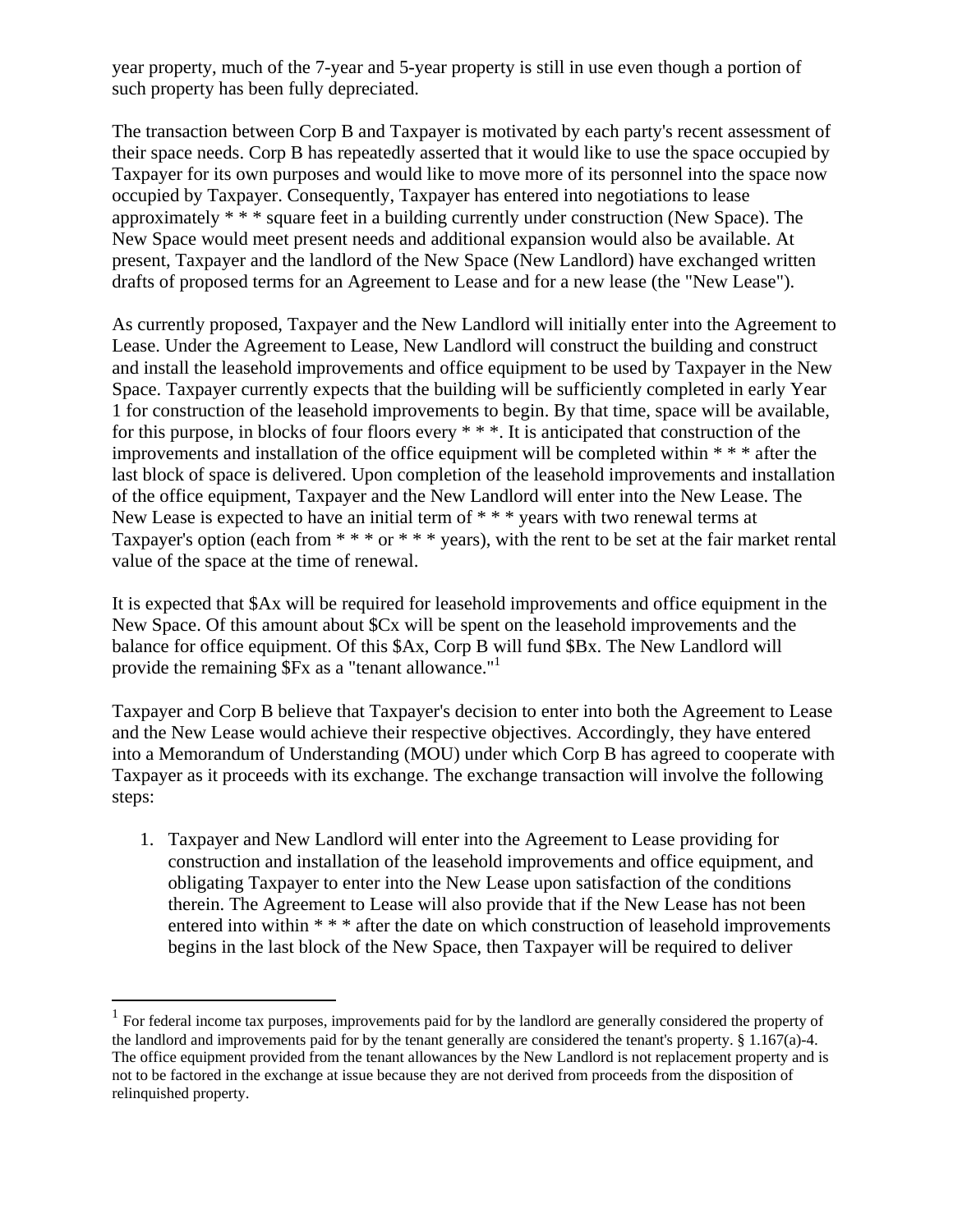nonrefundable extension payments to extend the closing under the Agreement to Lease. Taxpayer will post a letter of credit to secure its obligation under the Agreement to Lease.

- 2. Taxpayer and Corp B will enter into a formal agreement under which Corp B will be required to provide up to \$Bx to the New Landlord or its wholly-owned subsidiary to be used to fund construction of leasehold improvements and office equipment installation at the premises leased under the New Lease.
- 3. Pursuant to the Agreement to Lease, the New Landlord, or its wholly-owned subsidiary, will enter into a construction contract with an independent construction company that will construct and install leasehold improvements. The plans and specifications for the leasehold improvements as well as all contracts will be prepared at Taxpayer's direction and will be subject to its approval. The construction of the leasehold improvements, the installation of office equipment and the disbursement of funds will all be subject to Taxpayer's approval. Taxpayer will provide any required assurances to the construction contractor and will indemnify the New Landlord for any liabilities under the construction contract other than the New Landlord's obligation to pay for the improvements with funds provided to it or its wholly-owned subsidiary. The funds provided to the New Landlord or its subsidiary will consist of up to \$Bx from Corp B and, if needed, additional amounts from Taxpayer.
- 4. Upon completion of the leasehold improvements and office equipment installation in the New Space, the exchange of the Current Lease (and leasehold improvements and office equipment) for the New Lease (and leasehold improvement and office equipment) will occur on the same day as follows:
	- (i) Taxpayer will transfer the Current Lease (together with the leasehold improvements and office equipment) at Location to a qualified intermediary (QI), as described in §  $1.1031(k)-1(g)(4)$ ;
	- (ii) The QI will transfer the Current Lease (together with the leasehold improvements and office equipment) at Location to Corp B;
	- (iii) The QI will enter into the New Lease with the New Landlord and the New Landlord or its wholly-owned subsidiary will transfer to the QI the leasehold improvements and office equipment in the New Space; and
	- (iv) the QI will transfer the New Lease (with the leasehold improvements and office equipment) to Taxpayer and Taxpayer will become a party to the New Lease and assume all obligations under the New Lease.

## APPLICABLE LAW & ANALYSIS

Section  $1031(a)(1)$  of the Code provides that no gain or loss shall be recognized on the exchange of property held for productive use in a trade or business or for investment if such property is exchanged solely for property of like kind which is to be held either for productive use in a trade or business or for investment.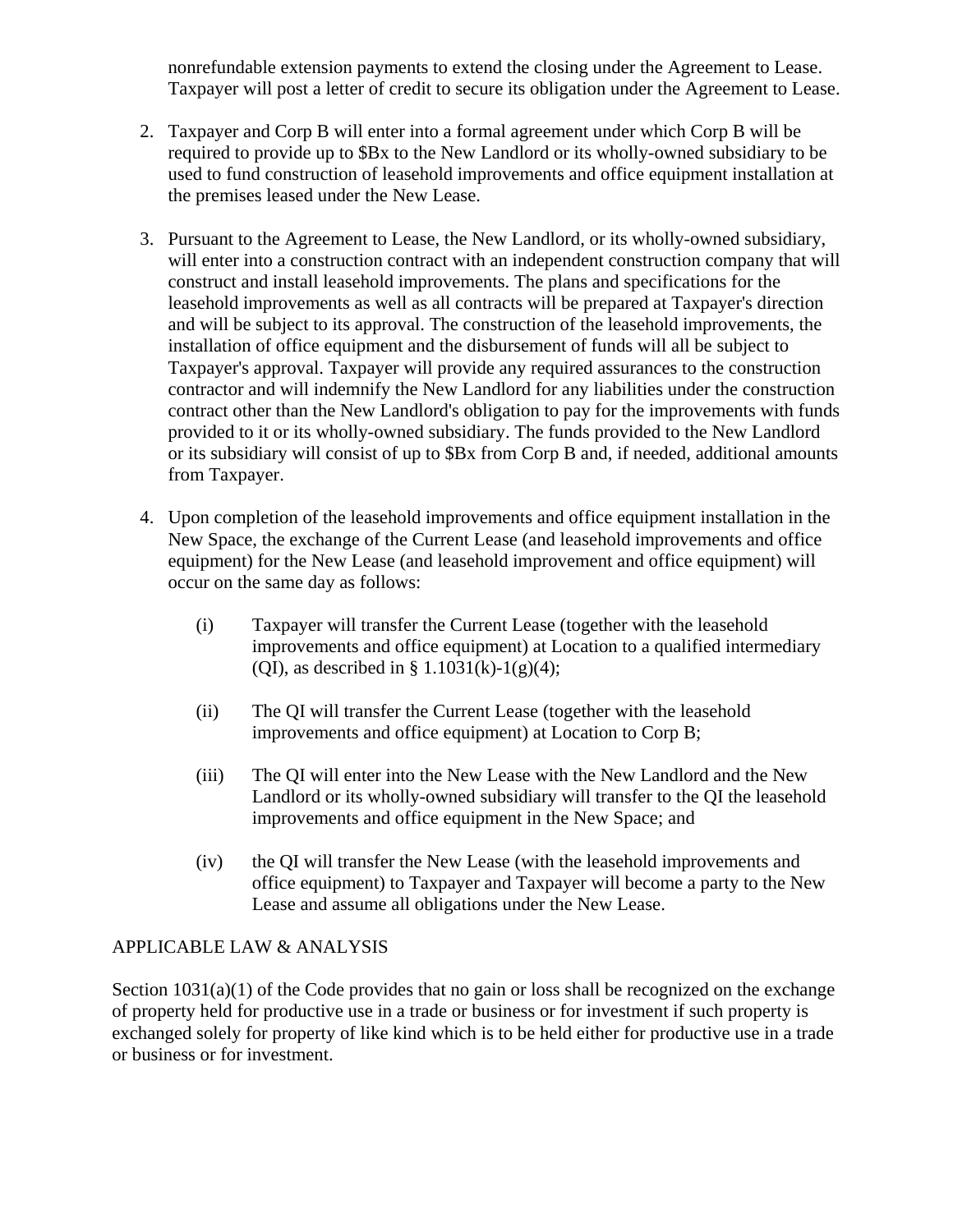Section 1031(b) provides, in part, that if an exchange would be within the provisions of  $\S$ 1031(a) if it were not for the fact that the property received in the exchange consists not only of property permitted to be received without the recognition of gain, but also of other property or money, then the gain, if any, to the recipient shall be recognized, but in an amount not in excess of the sum of such money and the fair market value of such other property.

Thus, the general requirements for deferral of gain under § 1031 are three-fold: (1) there must be an exchange of property; (2) the properties exchanged must be of like-kind; and (3) the property transferred and the property received in the exchange must be held for productive use in a trade or business or for investment. If cash or other property is received in the transaction the gain realized must be recognized to the extent of the amount of cash or the fair market value of the other property received.

In this case, Taxpayer is relinquishing through the QI a leasehold interest in real property and improvements (Old Office), along with office equipment, all of which are held for productive use in its trade or business, in order to receive through the QI a lease in newly developed real property, improvements (New Office), and new office equipment, all of which are to be held for productive use in its trade or business. Under the facts presented, Taxpayer requests a ruling that the properties transferred and received are of like kind and that § 1031 may apply even though its replacement property will be constructed under Taxpayer's direction. Taxpayer also requests rulings regarding the basis of the replacement properties and the gain to be recognized if § 1031 applies.

#### Like-kind determination

Section 1.1031(a)-1(b) of the Income Tax Regulations provides, in part, that as used in § 1031(a), the words "like kind" have reference to the nature or character of the property and not to its grade or quality. One kind or class of property may not, under that section, be exchanged for property of a different kind or class. The fact that any real estate involved is improved or unimproved is not material, for that fact relates only to the grade or quality of the property and not to its kind or class.

Section 1.1031(a)-1(c) provides, in part, that no gain or loss is recognized if (1) a taxpayer exchanges property held for productive use in his trade or business, together with cash, for other property of like kind for the same use, such as a truck for a new truck or a passenger automobile for a new passenger automobile to be used for a like purpose; or (2) a taxpayer who is not a dealer in real estate exchanges city real estate for a ranch or farm, or exchanges a leasehold of a fee with 30 years or more to run for real estate, or exchanges improved real estate for unimproved real estate.

Consistent with these regulations, a leasehold interest in an office building at Location with permanent improvements to the relevant leased space within that building is of like kind to a leasehold interest in an office building at a different location that includes permanent improvements to the relevant leased space within that building. If the two leased locations vary in value or desirability or in lease terms, these are factors that relate only to the grade or quality of the properties exchanged and not to their kind or class.

With respect to personal property, § 1.1031(a)-2(b)(1) provides, in part, that depreciable tangible personal property is exchanged for property of a "like kind" under § 1031 if the property is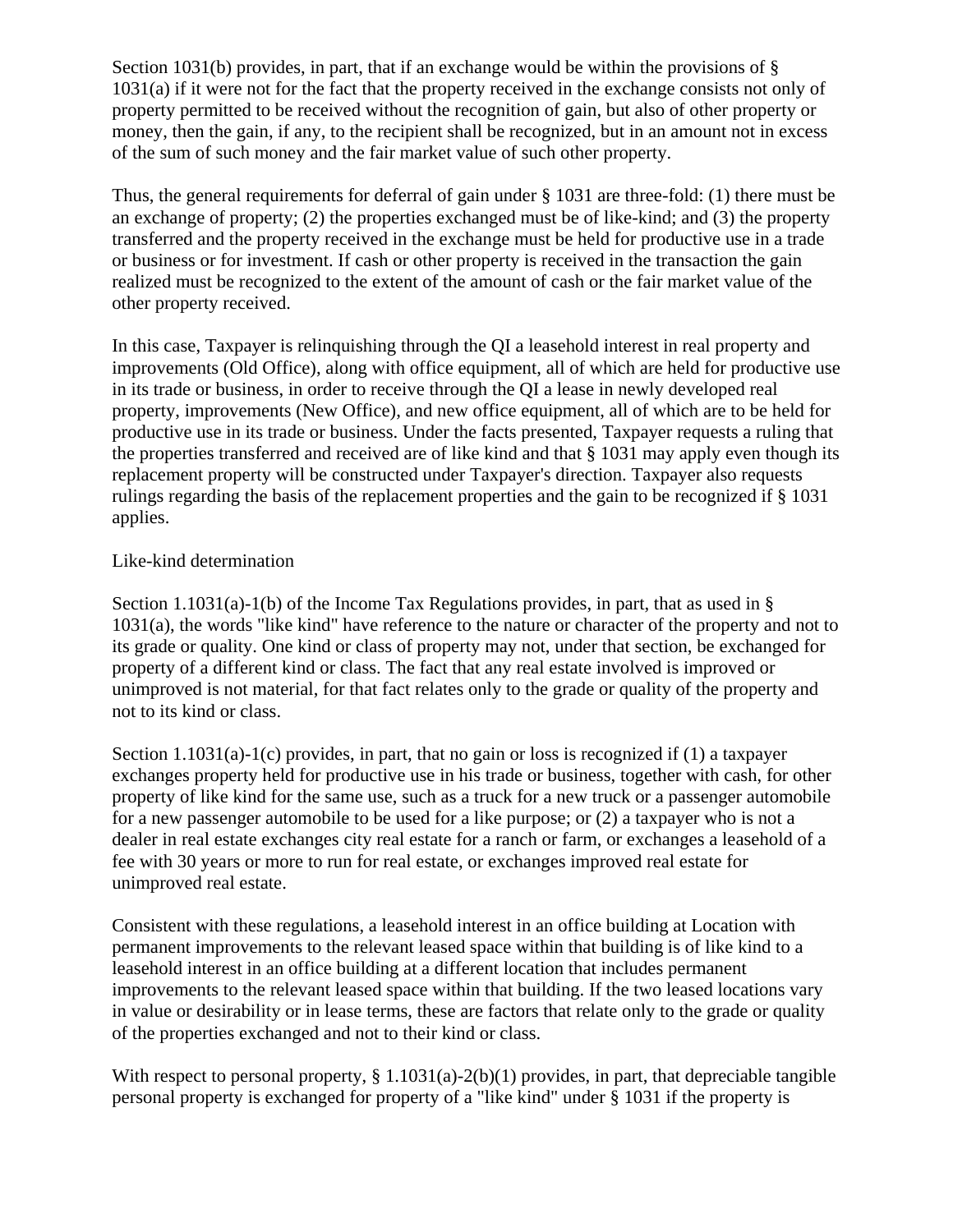exchanged for property of a like kind or like class. Depreciable tangible personal property is of a like class to other depreciable tangible personal property if the exchanged properties are either within the same General Asset Class or within the same Product Class.

Section 1.1031(a)-2(b)(2) generally provides, in part, that property within a General Asset Class consists of depreciable tangible personal property described in one of asset classes 00.11 through 00.28 and 00.4 of Rev. Proc. 87-56, 1987-2 C.B. 674. These General Asset Classes describe types of depreciable tangible personal property frequently used in many businesses. The one listed General Asset Class relevant to the exchange at issue in this case is the first one listed in this paragraph, asset class 00.11, which includes office furniture, fixtures, and equipment.

In the present case, Taxpayer represents that the only personal property to be relinquished and received by Taxpayer in the exchange will be office equipment, all within asset class 00.11. Therefore, the personal property to be exchanged by Taxpayer is of like kind.

Build-to suit considerations

Section § 1.1031(k)-1(e)(1) provides, in part, that a transfer of relinquished property in a deferred exchange will not fail to qualify for nonrecognition of gain or loss under § 1031 merely because the replacement property is not in existence or is being produced at the time the property is identified as replacement property. Further, a transaction that otherwise qualifies as a § 1031 exchange will not fail to qualify merely because all or part of the replacement property is built to the taxpayer's specifications. See J.H. Baird v. Commissioner, 39 T.C. 608 (1962).

Basis of the replacement property received in the exchange

Section 1031(d) provides, in part, that if property was acquired in an exchange described in § 1031 then the basis shall be the same as that of the property exchanged, decreased in the amount of any money received by the taxpayer and increased in the amount of gain or decreased in the amount of loss to the taxpayer that was recognized on such exchange. If the property so acquired consists in part of the type of property permitted by § 1031, without the recognition of gain or loss, and in part of other property, the basis is allocated between the properties (other than money) received, and for the purpose of the allocation, there shall be assigned to such other property an amount equivalent to its fair market value at the date of the exchange.

Under § 1031(d), if only like-kind property is transferred and received in the exchange, and the properties are of equal value, then Taxpayer would receive a transferred basis in the replacement property that is the same as the basis it had in the relinquished property. If money is received or if there is gain or loss in the transaction, the transferred basis may be increased or decreased as provided in this section. In the case of exchanges of multiple properties to which § 1.1031(j)-1 applies, as in the proposed transaction, the rules are slightly different.

Section 1.1031(j)-1(c) sets forth the exclusive method of basis computation for properties received in multiple property exchanges. It provides that in an exchange of multiple properties qualifying for nonrecognition of gain or loss under  $\S 1031$  and  $\S 1.1031(i)$ -1, the aggregate basis of properties received in each of the exchange groups is the aggregate adjusted basis of the properties transferred by the taxpayer within that exchange group, increased by the amount of gain recognized by the taxpayer with respect to that exchange group, increased by the amount of the exchange group surplus or decreased by the amount of the exchange group deficiency, and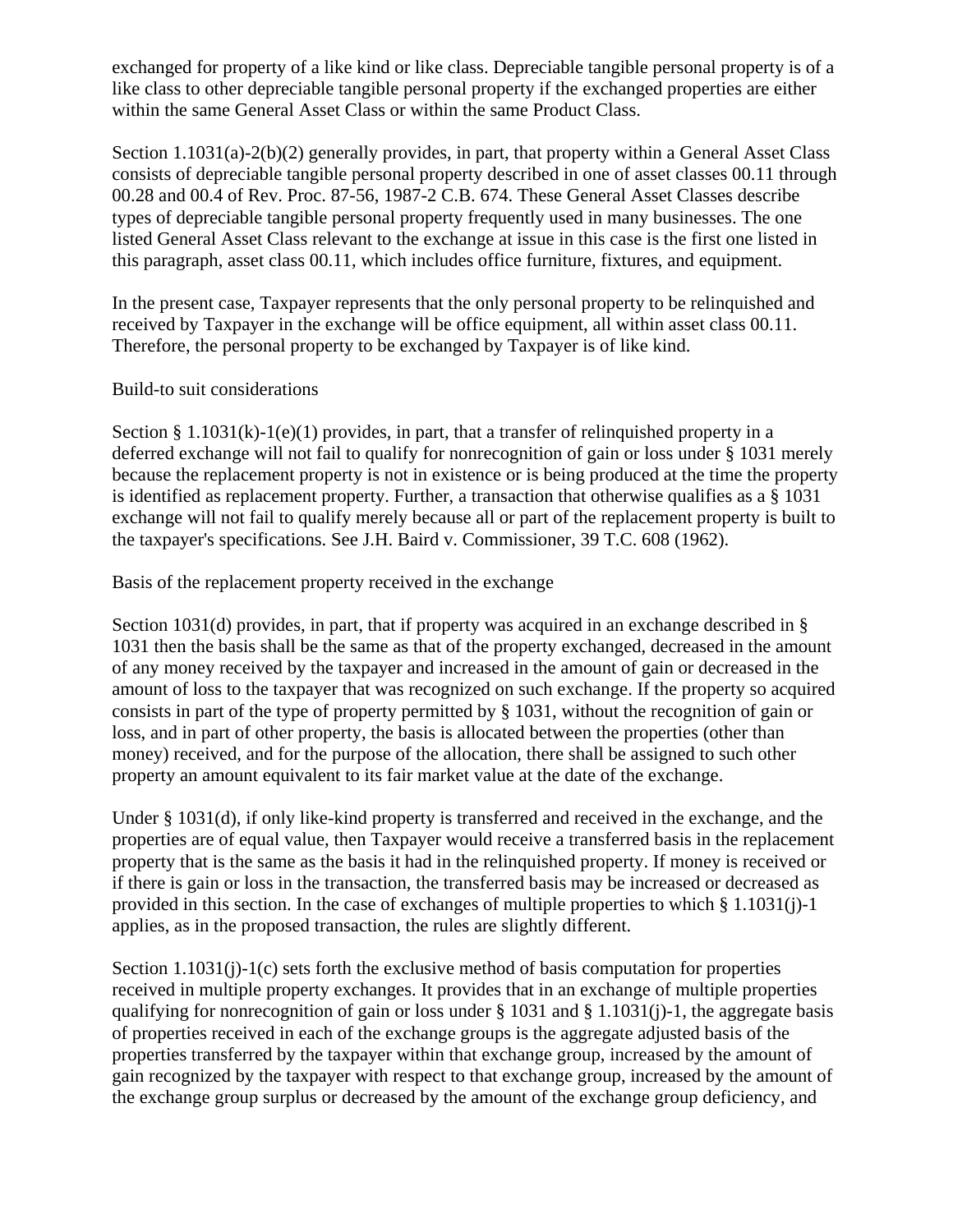increased by the amount, if any, of excess liabilities assumed by the taxpayer that are allocated to that exchange group. The resulting aggregate basis of each exchange group is allocated proportionately to each property received in the exchange group in accordance with its fair market value. The basis of each property received within the residual group (other than money) is equal to its fair market value.

Therefore the basis of property received by Taxpayer in the exchange will be determined on a property-by-property basis beginning by first ascertaining the basis of each property transferred in the exchange and adjusting the basis of each property in the manner provided in § 1.1031(j)-  $1(c)$ .

## Receipt of boot

As previously stated, under § 1031(b), if an exchange would be within the provisions of § 1031(a) were it not for the fact that the property received in exchange consists not only of property permitted to be received without the recognition of gain, but also of other property or money, then the gain, if any, to the recipient shall be recognized, but in an amount not in excess of the sum of such money and the fair market value of such other property.

However, the transaction described in the facts of this case is an exchange of multiple properties, which is governed by § 1.1031(j)-1. Under § 1.1031(j)-1, even though the properties exchanged are of like kind and no cash is received in the exchange, it is still possible that some of the gain realized from the transaction must be recognized. For example, assume a taxpayer exchanges Property A and Property B for Property C and Property D. The fair market values of the exchanged properties are as follows:

Property A \$100 Property C \$85 Property B \$250 Property D \$265

## Total \$350 \$350

Assume also that Property A is of like-kind to Property C (but not to Property D), Property B is of like-kind to Property D (but not Property C), and the exchanging taxpayer has a \$0 adjusted basis in Property A and B. In this example, even though there is an exchange of like-kind properties worth \$350, the taxpayer is considered to have received \$15 of non-like kind property. That is, since Property A, with a fair market value of \$100, was exchanged for Property C, which is worth \$85, the exchanging taxpayer is considered to have received \$15 worth of Property D for Property A and Property D is not of like-kind to Property A. Consequently, in accordance with the rules of  $\S 1.1031(i)$ -1, the taxpayer has \$15 of gain that is not deferred under  $\S 1031$ . In the present case, reference to § 1.1031(j)-1 must be made to determine the amount of realized gain that is not deferred by Taxpayer under § 1031.

## RULINGS

1. Taxpayer's leasehold interest in Old Office is of like kind to Taxpayer's replacement leasehold interest New Office. Also, the personal property (consisting exclusively of office equipment) at Old Office is of like kind to the personal property (also consisting exclusively of office equipment) at New Office.